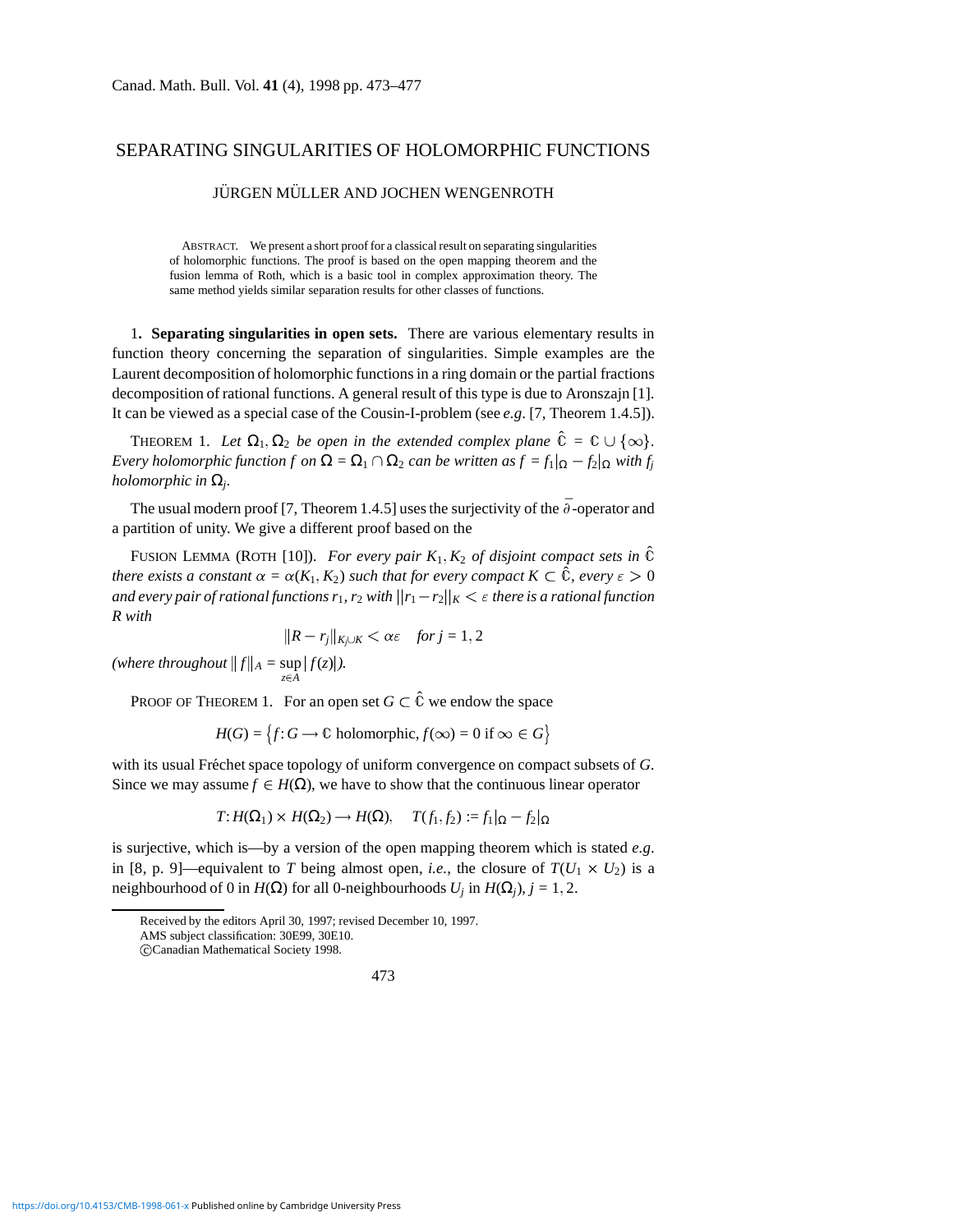Let  $U_i$  be 0-neighbourhoods in  $H(\Omega_i)$  which can be assumed to be of the form

$$
U_j = \left\{ f \in H(\Omega_j) : ||f||_{K_j} < \varepsilon \right\}
$$

for some  $\varepsilon > 0$  and compact sets  $K_i \subset \Omega_i$ . Let  $M \subset \Omega_1 \cup \Omega_2$  be compact with  $K_1 \cup K_2 \subset M$ and such that each component of  $M^c$  contains a point of  $(\Omega_1 \cup \Omega_2)^c$ . Choosing an open set  $U \supset M \setminus \Omega_1$  with  $\overline{U} \subset \Omega_2$ , and letting  $\tilde{K_1} = K_1 \cup (M \setminus U)$  and  $\tilde{K_2} = K_2 \cup (M \cap \overline{U})$ , we have  $K_i \subset \tilde{K}_i \subset \Omega_i$  and  $\tilde{K}_1 \cup \tilde{K}_2 = M$ . Let now  $K \subset \Omega$  be compact with  $\tilde{K}_1 \cap \tilde{K}_2 \subset K^{\circ}$ , set  $L_i = \tilde{K}_i \setminus K^{\circ}$  and choose  $\alpha = \alpha(L_1, L_2)$  according to the fusion lemma. Then we have

$$
V = \left\{ f \in H(\Omega) : ||f||_K < \frac{\varepsilon}{2\alpha} \right\} \subset \overline{T(U_1 \times U_2)}.
$$

Indeed, by Runge's theorem it is enough to decompose rational functions  $R \in V$  as  $R = T(f_1, f_2)$  with  $f_i \in U_i$  for  $j = 1, 2$ . Clearly, we can write  $R = R_1 - R_2$  with  $R_i \in H(\Omega_i)$ . Hence, by the fusion lemma, there exists a rational function *S* with

$$
||S - R_j||_{K \cup \tilde{K}_j} < \alpha \frac{\varepsilon}{2\alpha} = \varepsilon/2.
$$

Applying again Runge's theorem, we find a function  $\tilde{S} \in H(\Omega_1 \cup \Omega_2)$  with  $||S-\tilde{S}||_{\tilde{K}_1 \cup \tilde{K}_2}$  $\epsilon/2$ . Finally, the functions  $f_j = R_j - \tilde{S}$  satisfy  $f_j \in U_j$  with  $T(f_1, f_2) = R$ .

REMARKS. 1. The kernel of the operator  $T$  in the previous proof is isomorphic to  $H(\Omega_1 \cup \Omega_2)$ . In particular, if  $\Omega_1 \cup \Omega_2 = \hat{\mathbb{C}}$ , then *T* is injective and  $H(\Omega) = H(\Omega_1) \oplus H(\Omega_2)$ is the topological direct sum of the spaces  $H(\Omega_i)$ . In this case the unique decomposition  $f = f_1|_{\Omega} - f_2|_{\Omega}$  depends in a continuous linear way on *f*.

2. Let *P*(*D*) be a homogeneous polynomial elliptic partial differential operator with constant coefficients on  $\mathbb{R}^n$  and call a  $C^\infty$ -function on an open set *P*-holomorphic if it belongs to the kernel of  $P(D)$  ( $\overline{\partial}$ -holomorphic functions are holomorphic in the usual sense and ∆-holomorphic functions are harmonic if ∆ denotes the Laplace-operator). Since there are "elliptic analogues" of the tools used in the proof above, namely an elliptic fusion lemma [2] and an elliptic Runge theorem [3], we can extend Theorem 1 to *P*-holomorphic functions. The harmonic case is already included in [1].

THEOREM 2. For each pair  $\Omega_1$ ,  $\Omega_2$  of open subsets of  $\mathbb{R}^n$ , every P-holomorphic *function f on*  $\Omega = \Omega_1 \cap \Omega_2$  *can be written as*  $f = f_1|_{\Omega} - f_2|_{\Omega}$  *where the functions*  $f_i$  *are P-holomorphic on* Ω*j.*

2. **Separating singularities in compact sets.** For a compact set  $K \subset \hat{C}$  we denote  $A(K) = \{f \in C(K) : f|_{K^{\circ}} \in H(K^{\circ}), f(\infty) = 0\}$ . One may ask for an analogue result to Aronszajn's theorem:

If  $K = K_1 \cap K_2$  is the intersection of two compact sets, is it true that every  $f \in A(K)$  can be decomposed as  $f = f_1|_K - f_2|_K$  with  $f_i \in A(K_i)$ ? In general, the answer is no, and in many cases, the decomposability can be characterized by a "fusion property". Let *R*(*K*) be the space of all  $f \in A(K)$  that can be uniformly approximated by rational functions.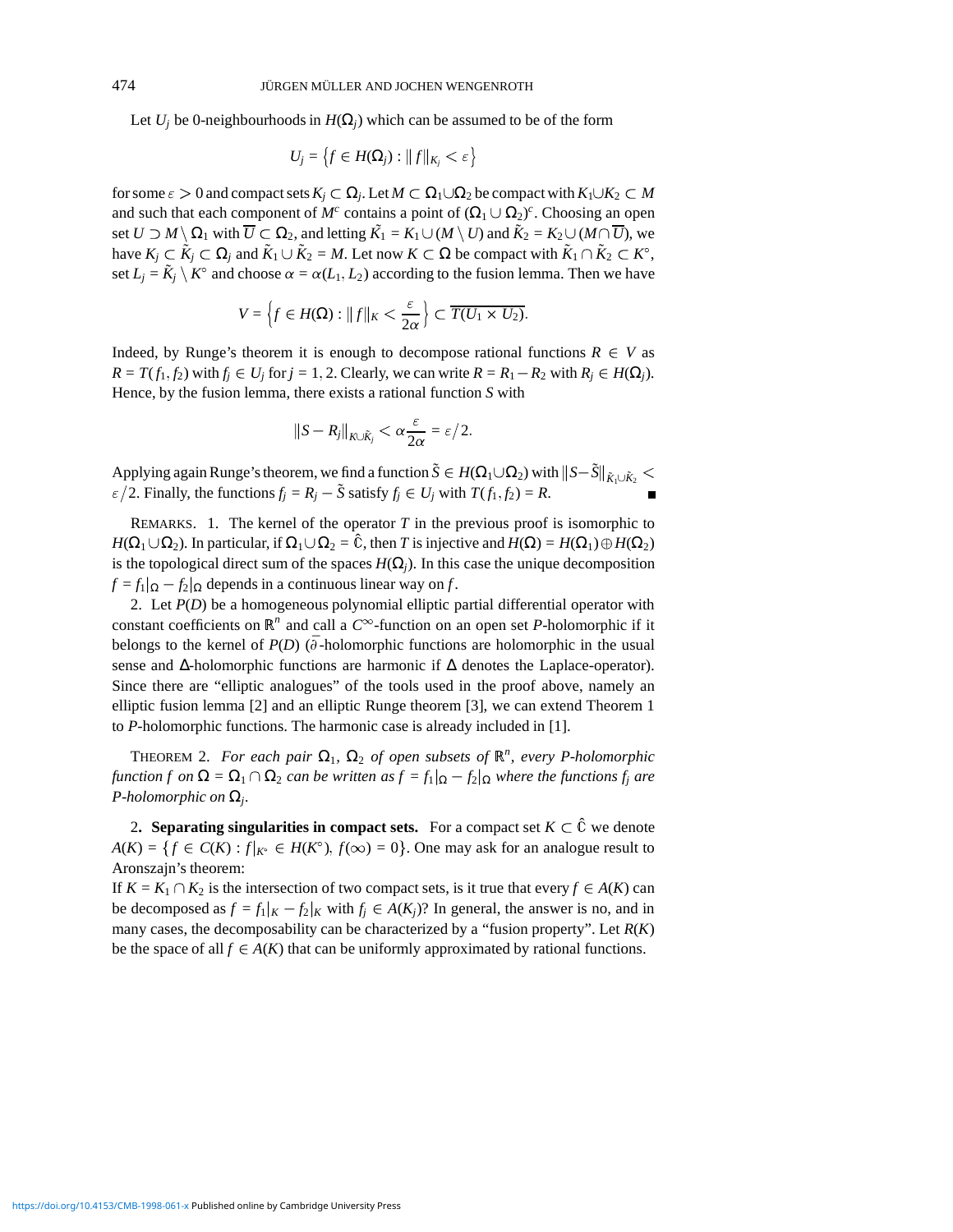THEOREM 3. Let  $K = K_1 \cap K_2$  be the intersection of two compact sets  $K_i \subset \hat{C}$ *with*  $R(K) = A(K)$  *and such that every function which is continuous on*  $K_1 \cup K_2$  *and holomorphic in*  $K_1^{\circ} \cup K_2^{\circ}$  *is holomorphic on*  $(K_1 \cup K_2)^{\circ}$ *.* 

- *(a) The following conditions are equivalent:*
	- *(1) Every*  $f \in A(K)$  *can be decomposed as*  $f = f_1|_K f_2|_K$  *with*  $f_i \in A(K_i)$ *.*
	- *(2) There is a constant a*  $> 0$  *such that for every pair u<sub>i</sub>*  $\in$  *A*( $K$ <sub>*j*</sub>)*, j* = 1*,* 2*, there exists a function*  $f \in A(K_1 \cup K_2)$  *with*

$$
||f - u_j||_{K_j} \le a||u_1 - u_2||_K.
$$

- *(b)* If, moreover,  $A(K_1 \cup K_2) = R(K_1 \cup K_2)$ , then condition (2) is equivalent to:
	- *(3) There is a constant b*  $> 0$  *such that for every*  $\epsilon > 0$  *and every pair r*<sub>1</sub>*, r*<sub>2</sub> *of rational functions with*  $||r_1 - r_2||_K < \varepsilon$  *there exists a rational function R with*

$$
||R - r_j||_{K_j} < b\varepsilon.
$$

PROOF. Assume that condition (1) holds, which means, that the continuous linear operator

$$
T: A(K_1) \times A(K_2) \to A(K), \quad T(f_1, f_2) = f_1|_K - f_2|_K
$$

is surjective (where we endow  $A(K<sub>i</sub>)$ ) and  $A(K)$  with the Banach space topologies given by the sup-norm). By the open mapping theorem, *T* is open. Given  $u_j \in A(K_i)$  we therefore can decompose  $h = u_1|_K - u_2|_K$  as  $h = f_1|_K - f_2|_K$  with  $f_i \in A(K_i)$  and  $||f_i||_{K_i} \le a||h||_K$ for some constant  $a > 0$  depending only on  $K_1$  and  $K_2$ .

Since  $f_1 - f_2 = u_1 - u_2$  on *K*, the function  $f = u_1 - f_1 = u_2 - f_2$  is consistently defined on  $K_1 \cup K_2$ , continuous there and holomorphic in  $K_1^{\circ} \cup K_2^{\circ}$  and thus,  $f \in A(K_1 \cup K_2)$  with

$$
||f - u_j||_{K_j} = ||f_j||_{K_j} \le a||u_1 - u_2||_K.
$$

To prove that (2) implies (1), we have to show that the operator *T* above is surjective or—equivalently—almost open. Given  $h \in A(K)$  with  $\|h\|_K < 1$  and  $\varepsilon \in (0,1)$ , there is a rational  $R \in A(K)$  with  $\|h - R\|_K < \varepsilon$ . Clearly  $R = R_1 - R_2$  with  $R_i \in A(K_i)$ . Applying (2), we find  $f \in A(K_1 \cup K_2)$  such that

$$
||f - R_j||_{K_j} \le a||R_1 - R_2||_K = a||R||_K \le 2a.
$$

With  $f_i = R_i - f \in A(K_i)$  we get  $||f_i||_{K_i} \le 2a$  and

$$
||h - T(f_1, f_2)||_K = ||h - R||_K < \varepsilon.
$$

This proves that *T* is almost open.

The same proof yields that (3) implies (1). To show that (2) implies (3) we first exclude exactly as in [4, p. 247] the case that the  $r_j$  have poles in  $K_j$ . Hence we may assume  $r_j \in A(K_j)$ . Now, we just approximate the function *f* given by (2) by a rational function *R* on  $K_1 \cup K_2$  to obtain

$$
||R - r_j||_{K_j} \leq ||R - f||_{K_1 \cup K_2} + ||f - r_j||_{K_j} < a\varepsilon + a||r_1 - r_2||_K \leq 2a\varepsilon.
$$

Thus we may take  $b = 2a$ .

 $\blacksquare$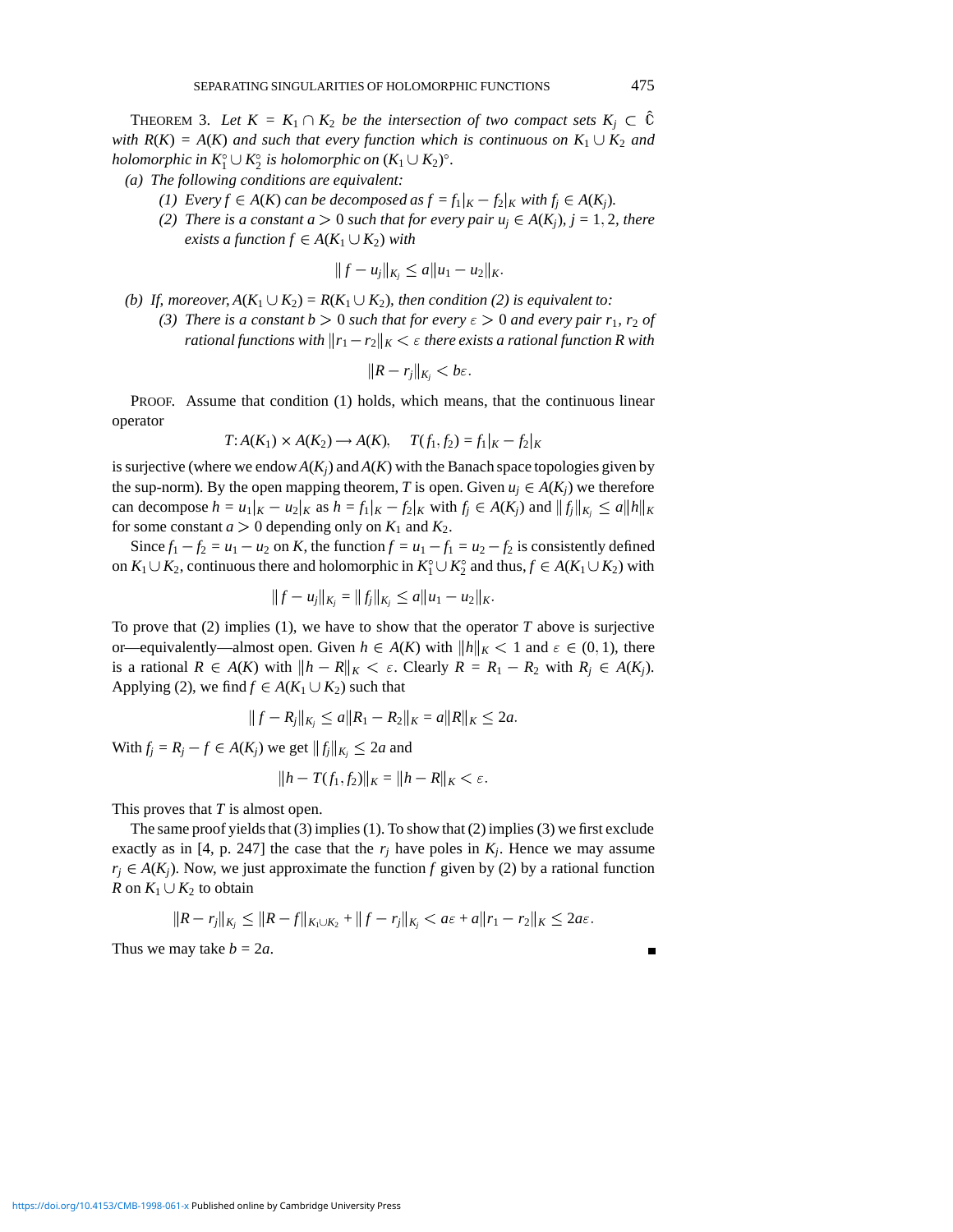REMARKS. 1. For compact sets  $K_1, K_2 \subset \hat{\mathbb{C}}$  with  $\infty \notin \partial K_i$ , the condition that every function which is continuous on  $K_1 \cup K_2$  and holomorphic in  $K_1^{\circ} \cup K_2^{\circ}$  is holomorphic in  $(K_1 \cup K_2)^\circ$  is satisfied if and only if  $\alpha(\partial K_1 \cap \partial K_2 \cap (K_1 \cup K_2)^\circ) = 0$ , where  $\alpha(E)$  denotes the continuous analytic capacity of a set  $E \subset \mathbb{C}$  (see [6, Chap. I]). For example, this is the case if  $\partial K_1 \cap \partial K_2 \cap (K_1 \cup K_2)$ <sup>o</sup> is a countable union of sets of finite one-dimensional Hausdorff measure [6, Corollary 2.4] and thus, in particular, if  $K_1$  and  $K_2$  have smooth boundary. Sufficient conditions for  $R(K) = A(K)$  are well known (see for example [5]). In particular,  $A(K) = R(K)$  holds if  $K^c$  has only finitely many components.

- 2. If  $K = K_1 \cap K_2$  is infinite, then the condition (3) is equivalent to:
- (3<sup>'</sup>) There is a constant  $c > 0$  such that for every pair  $r_j$  of rational functions there exists a rational function *R* with

$$
||R - r_j||_{K_j} \leq c||r_1 - r_2||_K.
$$

3. The question under which condition (3) holds was first investigated by Gauthier (*cf*. [4] or [5]), who gave an example where (3) fails (in this example,  $A(K_1 \cup K_2) =$  $R(K_1 \cup K_2)$  is violated). Much simpler examples where obtained by Gaier in [4], where he asked for conditions under which the strong version (3) of the fusion lemma is true. Several results can be found in [9], [12].

4. The kernel of *T* in the situation of Theorem 3 is isomorphic to  $A(K_1 \cup K_2)$ . In particular, if  $K_1 \cup K_2 = \hat{C}$ , then *T* is injective, hence a topological isomorphism, and this implies  $A(K) = A(K_1) \oplus A(K_2)$  if condition (1) holds. For  $K_1 = \{z \in \mathbb{C} : |z| \leq 1\}$  and  $K_2 = \{z \in \mathbb{C} : |z| \ge \varrho\} \cup \{\infty\}$ , where  $\varrho \le 1$ , we easily see by Laurent decomposition that  $A(K) = A(K_1) \oplus A(K_2)$  holds true if  $\rho < 1$ . On the other hand, for  $\rho = 1$ , this would imply that the disc algebra  $A(K_1)$  is complemented in the space of continuous functions on  $\{|z| = 1\}$ , which is not true [11, Example 5.19]. Hence we have another simple situation where the strong form of the fusion lemma fails.

## **REFERENCES**

- **1.** N. Aronszajn, *Sur les d´ecompositions des fonctions analytiques uniformes et sur leur applications*. Acta Math. **65**(1935), 1–156.
- 2. A. Bonilla and J. C. Fariña, *Elliptic fusion lemma*. Math. Japon. 41(1995), 441–445.
- **3.** A. Dufresnoy, P. M. Gauthier and W. H. Ow, *Uniform approximation on closed sets by solutions of elliptic partial differential equations*. Complex Variables Theory Appl. **6**(1986), 235–247.
- **4.** D. Gaier, *Remarks on Alice Roth's fusion lemma*. J. Approx. Theory **37**(1983), 246–250.
- 5. Lectures on Complex Approximation. Birkhäuser, Boston, 1987.
- **6.** J. Garnett, *Analytic Capacity and Measure*. Springer, Berlin, 1972.
- 7. L. Hörmander, *An Introduction to Complex Analysis in Several Variables*. 3rd edn, North-Holland, Amsterdam, 1990.
- **8.** N. J. Kalton, N. T. Peck and J. W. Roberts, *An F-Space Sampler*. Cambridge University Press, Cambridge, 1984.
- **9.** A. Nersesjan, *Alice Roth's fusion lemma*. Soviet J. Contemporary Math. Anal. **23**(1988), 34–47.
- **10.** A. Roth, *Uniform and tangential approximation by meromorphic functions on closed sets*. Canad. J. Math. **28**(1976), 104–111.